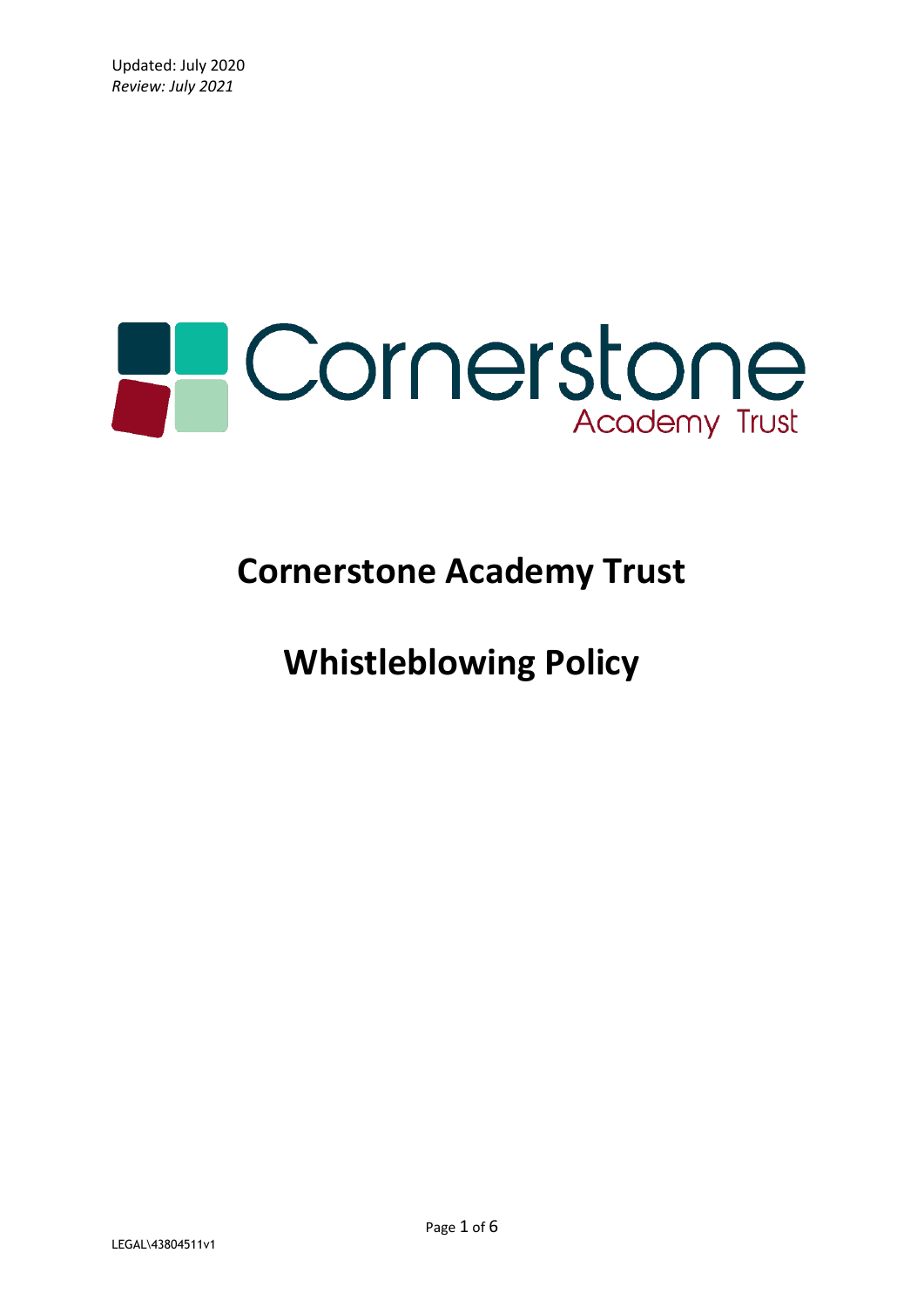#### **Introduction**

The Board of Trustees are committed to the highest possible standards of honesty and integrity, and we expect all staff to maintain these standards, in accordance with our Code of Conduct. However, all organisations face the risk of things going wrong from time to time, or of unknowingly harbouring illegal or unethical conduct. A culture of openness and accountability is essential in order to prevent such situations occurring or to address them when they do occur.

This policy does not form part of any employee's contract of employment and it may be amended at any time.

#### **Scope and Purpose**

The aims of this policy are:

- to encourage staff to report suspected wrongdoing as soon as possible, in the knowledge that their concerns will be taken seriously and investigated as appropriate, and that their confidentiality will be respected
- to provide staff with guidance on how to raise concerns
- to reassure staff that they should be able to raise genuine concerns without fear of reprisals, even if they turn out to be mistaken.

This policy applies to all employees of the Trust, Trustees, consultants, contractors, casual and agency staff and volunteers (collectively referred to as staff in this policy).

#### **What is Whistleblowing?**

Whistleblowing is the disclosure of information which relates to suspected wrongdoing or dangers at work. The law provides protection for workers who raise legitimate concerns about specified matters or "qualifying disclosures". A qualifying disclosure is one made in the public interest by a worker who has a reasonable belief that there is wrongdoing or dangers at work. This may include:

- criminal activity
- miscarriages of justice
- danger to health and safety
- damage to the environment
- failure to comply with any legal or professional obligation or regulatory requirements
- bribery
- financial fraud or mismanagement
- negligence
- breach of our internal policies and procedures (including our Code of Conduct)
- conduct likely to damage our reputation
- unauthorised disclosure of confidential information
- unethical behaviour
- the deliberate concealment of any of the above matters.

A whistleblower is a person who raises a genuine concern relating to any of the above. If you have any genuine concerns related to suspected wrongdoing or danger affecting any of our activities (a whistleblowing concern) you should report it under this policy.

This policy should not be used for complaints relating to your own personal circumstances, such as the way you have been treated at work. In those cases you should use the Grievance Procedure.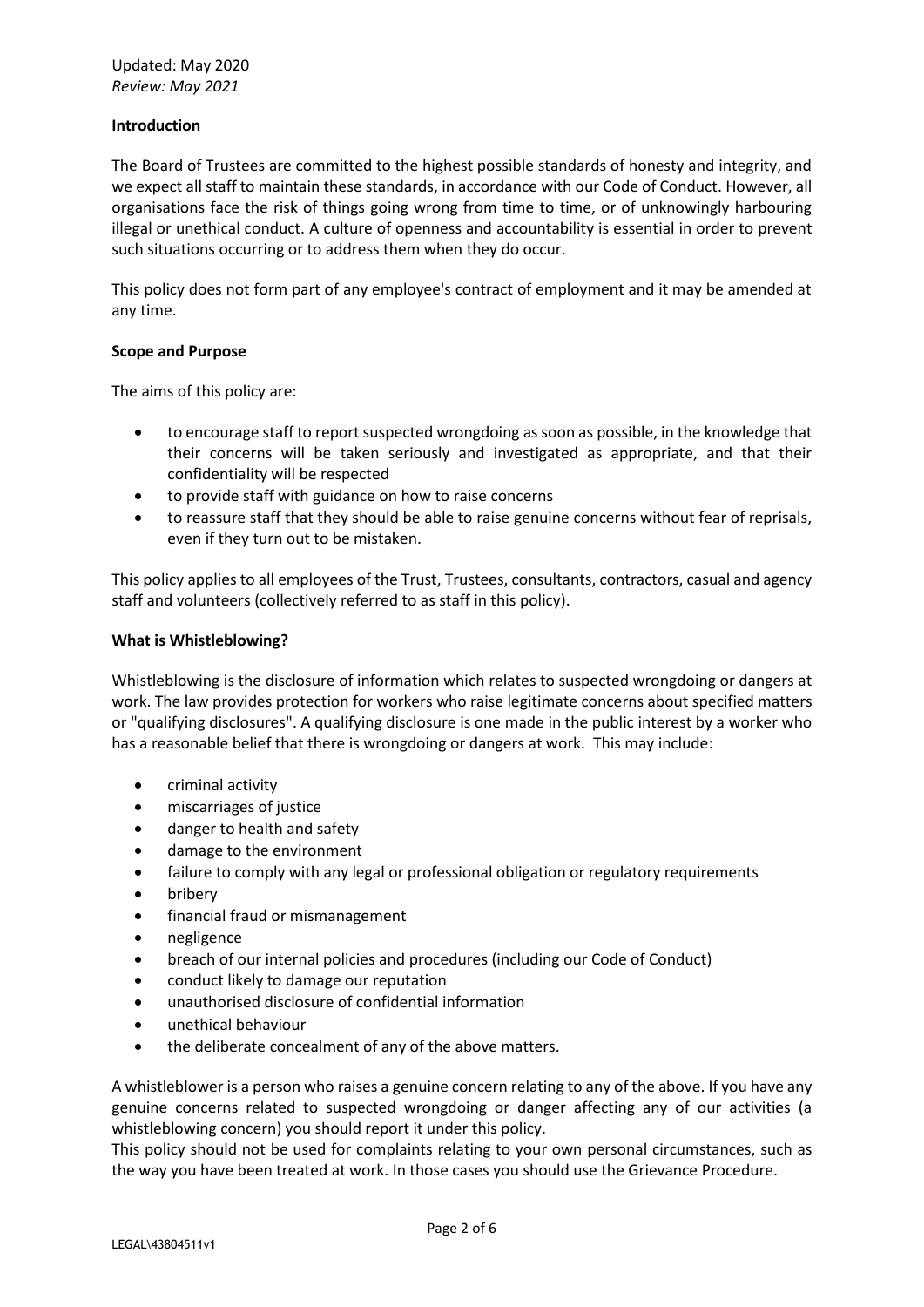If you are uncertain whether something is within the scope of this policy you should seek advice from a member of the Trust's leadership team.

If your concern is in relation to safeguarding and the welfare of pupils at the school, you should consider whether the matter is better raised under the Trust's Child Protection Policy and in accordance with the arrangements for reporting such concerns, ie via the designated safeguarding lead, although the principles set out in this policy may still apply.

## **Raising a Whistleblowing Concern**

We hope that you will be able to raise any concerns with your line manager. You may tell them in person or put the matter in writing if you prefer. They may be able to agree a way of resolving your concern quickly and effectively.

However, where the matter is more serious, or you feel that your line manager has not addressed your concern, or you prefer not to raise it with them for any reason, or they are the subject of the complaint, then you can raise the matter with:

- The Head of Schools. This is the member of the senior team who is responsible managing whistleblowing complaints.
- The CEO
- The Chair of Trustees

Contact details are set out at the end of this policy.

We will arrange a meeting with you as soon as possible to discuss your concern. You may bring a colleague or union representative to any meetings under this policy. Your companion must respect the confidentiality of your disclosure and any subsequent investigation.

We will take down a written summary of your concern and provide you with a copy after the meeting. We will also aim to give you an indication of how we propose to deal with the matter.

## **Confidentiality**

We hope that staff will feel able to voice whistleblowing concerns openly under this policy. However, if you want to raise your concern confidentially, we will make every effort to keep your identity secret. If it is necessary for anyone investigating your concern to know your identity, we will discuss this with you.

We do not encourage staff to make disclosures anonymously. Proper investigation may be more difficult or impossible if we cannot obtain further information from you. It is also more difficult to establish whether any allegations are credible. Whistleblowers who are concerned about possible reprisals if their identity is revealed should come forward to one of the other contact points listed under 'Raising a Whistleblowing Concern' and appropriate measures can then be taken to preserve confidentiality. If you are in any doubt you can seek advice from Public Concern at Work, the independent whistleblowing charity, who offer a confidential helpline. Their contact details are given at the end of this policy.

Where we receive anonymous complaints we will make a determination about whether to investigate based on: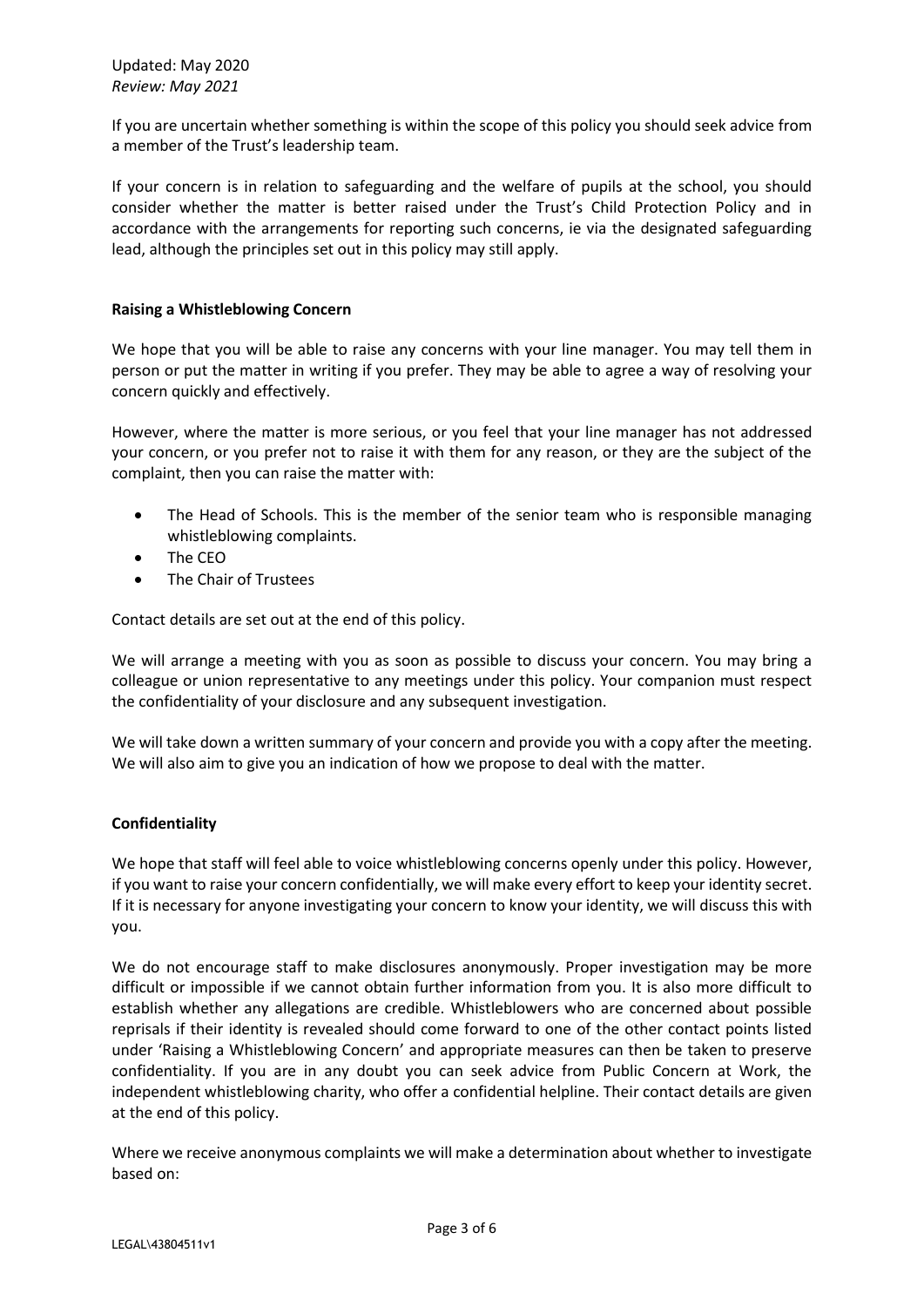- the seriousness of the issue raised
- the credibility of the concern; and
- the likelihood of confirming the allegation from other sources.

As part of the application of this policy, the Trust may collect, process and store personal data in accordance with our data protection policy. We will comply with the requirements of Data Protection Legislation (being (i) unless and until the GDPR is no longer directly applicable in the UK, the General Data Protection Regulation ((EU) 2016/679) and any national implementing laws, regulations and secondary legislation, as amended or updated from time to time, in the UK and then (ii) any successor legislation to the GDPR or the Data Protection Act 1998) in the collecting, holding and sharing of information in relation to our workforce. Records will be kept in line with the requirements of Data Protection legislation.

## **External Disclosures**

The aim of this policy is to provide an internal mechanism for reporting, investigating and remedying any wrongdoing in the workplace. In most cases you should not find it necessary to alert anyone externally.

The law recognises that in some circumstances it may be appropriate for you to report your concerns to an external body such as a regulator. It will very rarely, if ever, be appropriate to alert the media. We strongly encourage you to seek advice before reporting a concern to anyone external. Public Concern at Work holds a list of prescribed regulators for reporting certain types of concern. Alternatively the list is available from the Department for Business, Energy & Industrial Strategy.

Whistleblowing concerns usually relate to the conduct of our staff, but they may sometimes relate to the actions of a third party, such as a contractor, supplier or service provider. The law allows you to raise a concern with a third party, where you reasonably believe it relates mainly to their actions or something that is legally their responsibility. However, we encourage you to report such concerns internally first. You should contact your line manager or one of the other individuals set out in 'Raising a Whistleblowing Concern' for guidance.

#### **Investigation and Outcome**

Once you have raised a concern, we will carry out an initial assessment to determine the scope of any investigation. We will inform you of the outcome of our assessment. You may be required to attend additional meetings in order to provide further information.

In some cases we may appoint an investigator or team of investigators including staff with relevant experience of investigations or specialist knowledge of the subject matter. The investigator(s) will collate findings on the matter and may make recommendations for change to enable us to minimise the risk of future wrongdoing. This will be sent to the CEO and/or the Trustee Board for actioning as appropriate.

We will aim to keep you informed of the progress of the investigation, its likely timescale and outcome. However, sometimes the need for confidentiality may prevent us giving you specific details of the investigation or any disciplinary action taken as a result. You should treat any information about the investigation as confidential.

If we conclude that a whistleblower has made false allegations maliciously, or with a view to personal gain, the whistleblower may be subject to disciplinary action.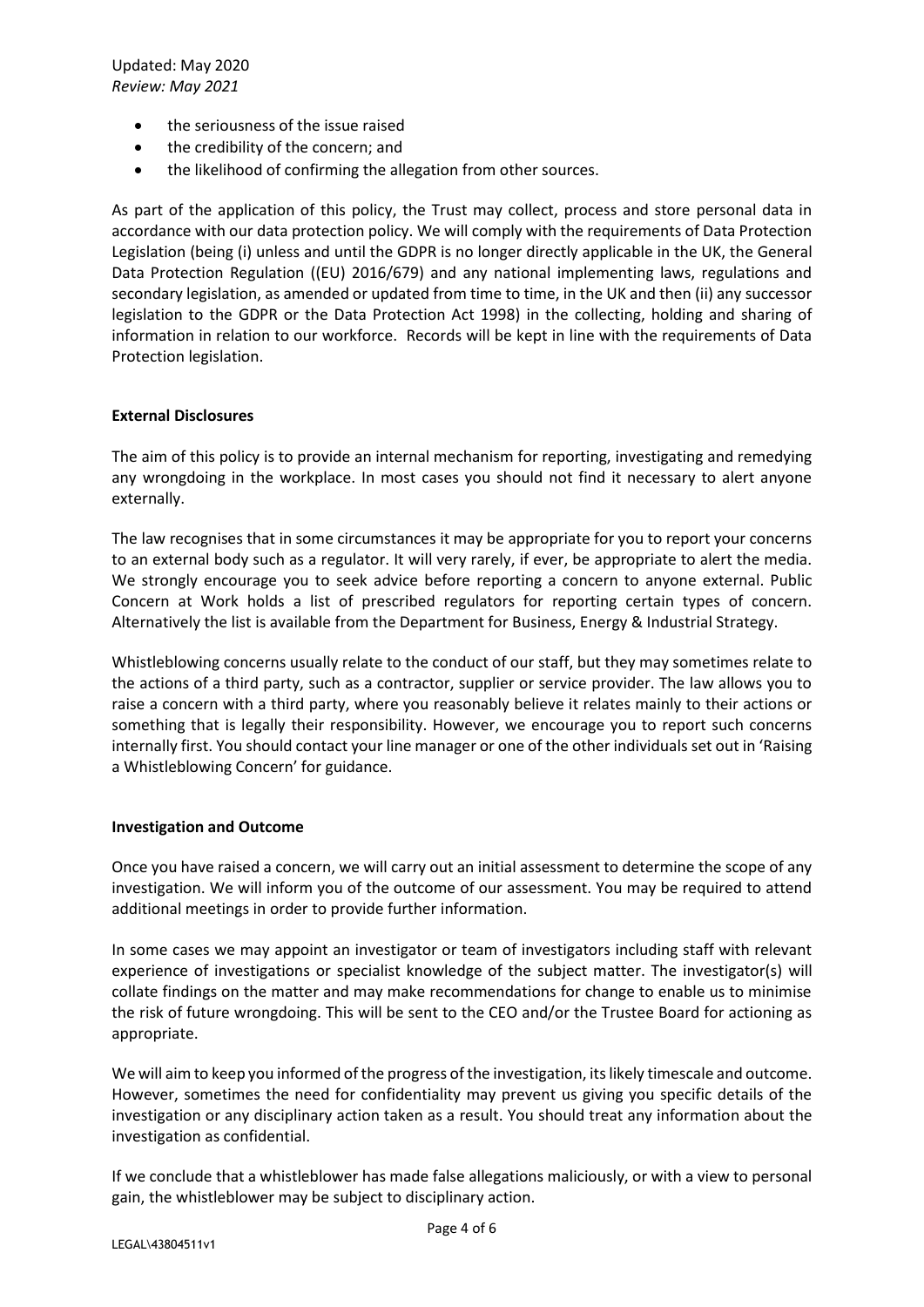## **If You Are Not Satisfied**

While we cannot always guarantee the outcome you are seeking, we will try to deal with your concern fairly and in an appropriate way. By using this policy you can help us to achieve this. If you are not happy with the way in which your concern has been handled, you can raise it with one of the other key contacts in 'Raising a Whistleblowing Concern'. Alternatively you may contact the Chair of Trustees or Public Concern at Work. Contact details are set out at the end of this policy.

## **Protection and Support for Whistleblowers**

It is understandable that whistleblowers are sometimes worried about possible repercussions. We aim to encourage openness and will support staff who raise genuine concerns under this policy, even if they turn out to be mistaken.

Staff must not suffer any detrimental treatment as a result of raising a genuine concern. Detrimental treatment includes dismissal, disciplinary action, threats or other unfavourable treatment connected with raising a concern. If you believe that you have suffered any such treatment, you should inform one of the contact people in 'Raising a Whistleblowing Concern' immediately. If the matter is not remedied you should raise it formally using our Grievance Procedure.

Staff must not threaten or retaliate against whistleblowers in any way. Anyone involved in such conduct will be subject to disciplinary action.